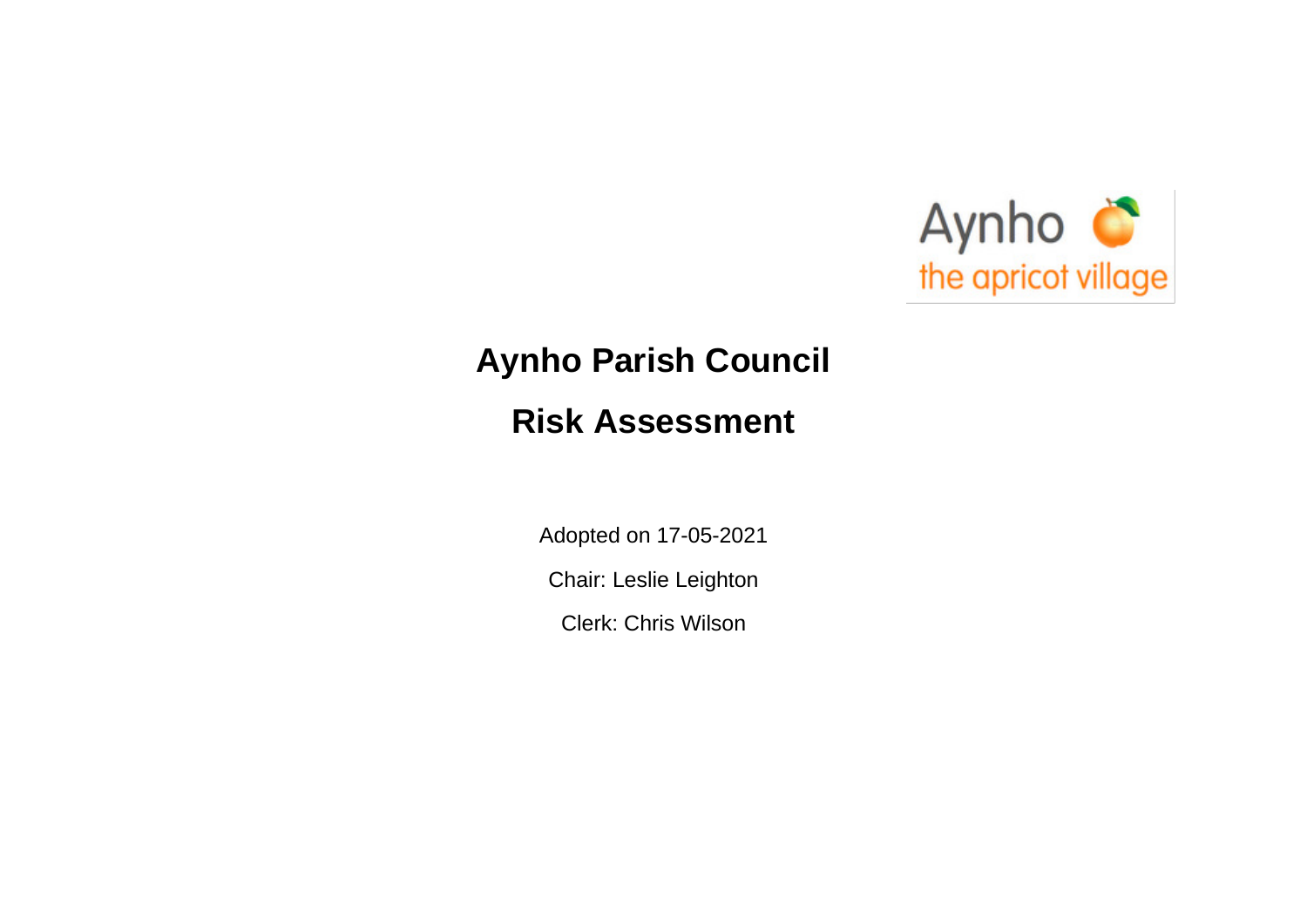## **Aynho Parish Council Risk Assessment**

Risk assessment is a systematic general examination of working conditions, workplace activities and environmental factors that will enable the Parish Council to identify any and all potential inherent risks. The Parish Council, based on a recorded assessment, will take all practical and necessary steps to reduce or eliminate the risks, insofar as is practically possible.

This document has been produced to enable Aynho Parish Council to assess the risks that it faces and satisfy itself that it has taken adequate steps to minimise them.

FINANCIAL AND MANAGEMENT

| Subject                   | Risk(s) indentified                                                                        | H/M/L | Management/control of Risk                                                                                                                                                                                                                                                                                                                                                                                                                                                                                                                                                                                                                                                                                                       | Review/Assess/Revise                                                                      |
|---------------------------|--------------------------------------------------------------------------------------------|-------|----------------------------------------------------------------------------------------------------------------------------------------------------------------------------------------------------------------------------------------------------------------------------------------------------------------------------------------------------------------------------------------------------------------------------------------------------------------------------------------------------------------------------------------------------------------------------------------------------------------------------------------------------------------------------------------------------------------------------------|-------------------------------------------------------------------------------------------|
| Precept                   | Adequacy of precept<br>in order for the Council<br>to<br>carry out its Statutory<br>duties |       | To determine the precept amount required, the Council regularly<br>receives budget update information monthly. At the precept<br>meeting Council receives a budget report, including actual position<br>and projected position to the end of year and indicative figures or<br>costings obtained by the Clerk. With this information the Council<br>maps out the required monies for standing costs and projects for<br>the following year and applies specific figures to budget headings,<br>the total of which is resolved to be the precept amount to be<br>requested from Northamptonshire County Council. The figure is<br>submitted by the Clerk in writing.<br>The RFO informs the Council when the monies are received. | Existing procedure adequate.                                                              |
| Financial<br>Records      | Inadequate records<br><b>Financial irregularities</b>                                      |       | The Council has Financial Regulations which sets out the<br>requirements.                                                                                                                                                                                                                                                                                                                                                                                                                                                                                                                                                                                                                                                        | Existing procedure adequate<br>Review the Financial<br>regulations when necessary         |
| Bank and banking          | Inadequate checks<br><b>Banks mistakes</b><br>Banking crisis                               |       | The Council has Financial Regulations which set out banking<br>requirements<br>Monthly reconciliation<br>Limit funds in any one account to the compensation limit                                                                                                                                                                                                                                                                                                                                                                                                                                                                                                                                                                | Existing procedure adequate<br>Existing procedure adequate<br>Existing procedure adequate |
| Reporting and<br>auditing | Information<br>communication                                                               |       | Financial information is a regular agenda item (Finance Report)<br>and discussed/reviewed and approved at each meeting.                                                                                                                                                                                                                                                                                                                                                                                                                                                                                                                                                                                                          | <b>Existing procedures</b><br>adequate.                                                   |
| Grants                    | Receipt of grant                                                                           |       | Parish Council does not presently receive any regular grants.                                                                                                                                                                                                                                                                                                                                                                                                                                                                                                                                                                                                                                                                    | Procedure would be formed,<br>if required                                                 |
| Charges-rents             | Payment of rents                                                                           |       | The Parish Council does not receive any rents                                                                                                                                                                                                                                                                                                                                                                                                                                                                                                                                                                                                                                                                                    | Existing procedure adequate                                                               |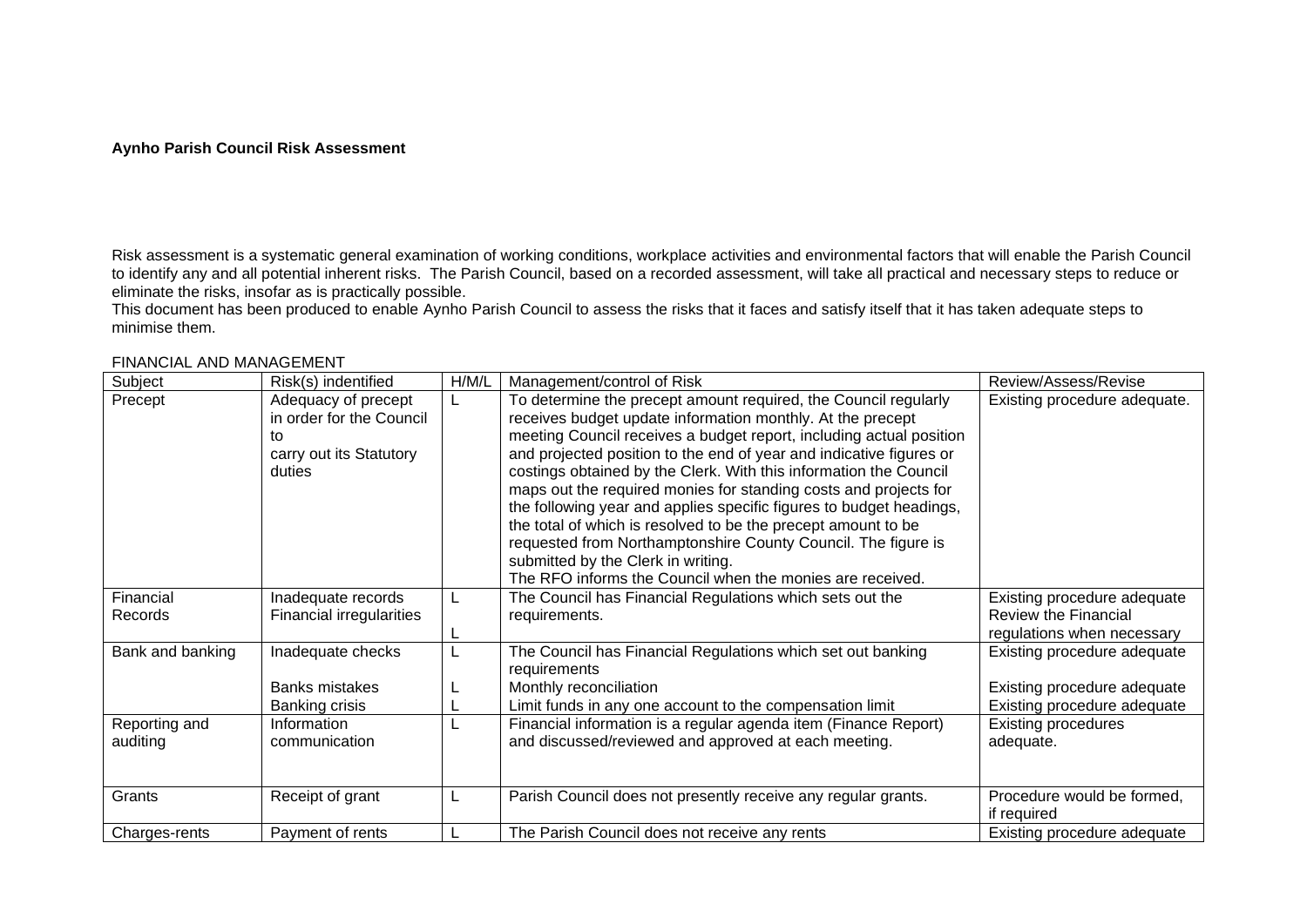| receivable                                          |                                                              |        |                                                                                                                                                                                                                                                                                                               |                                                                                                                 |
|-----------------------------------------------------|--------------------------------------------------------------|--------|---------------------------------------------------------------------------------------------------------------------------------------------------------------------------------------------------------------------------------------------------------------------------------------------------------------|-----------------------------------------------------------------------------------------------------------------|
| Grants and support<br>payable                       | Power to pay<br>Authorisation of<br>Council to pay           | L      | All such expenditure goes through the required Council process of<br>approval, minuted and listed accordingly if a payment is made                                                                                                                                                                            | Existing procedure adequate.                                                                                    |
| Best value<br>accountability                        | Work awarded<br>Incorrectly.<br>Overspend on services.       | L<br>M | Normal Parish Council practice would be to seek, if possible, more<br>than one quotation for any substantial work to be undertaken. For<br>major work competitive tenders would be sought. If problems<br>encountered with a contract the Clerk would investigate the<br>situation and report to the Council. | Existing procedure adequate.<br>Include when reviewing<br>Financial regulations.                                |
| Salaries and assoc.<br>costs                        | Salary paid incorrectly.<br>Unpaid Tax to Inland<br>Revenue. | L.     | Salaries are checked and approved as part of the monthly financial<br>report<br>Tax paid is detailed in the monthly financial report                                                                                                                                                                          | Existing procedure adequate.                                                                                    |
| Employees                                           | Fraud by staff<br>Health and safety                          | L<br>L | Requirements of Fidelity Guarantee insurance adhered to with<br>regards to fraud.<br>All employees to be provided adequate direction and safety<br>equipment needed to undertake their roles                                                                                                                  | <b>Existing procedures</b><br>adequate.<br>Monitor health and safety<br>requirements and insurance<br>annually. |
| <b>VAT</b>                                          | Reclaiming/charging                                          | L      | The Council has Financial Regulations which set out<br>The requirements.                                                                                                                                                                                                                                      | Existing procedures adequate                                                                                    |
| <b>Employers Annual</b><br>Return                   | Submit within time<br>limits                                 | L      | Completed and submitted online to HMRC by RFO                                                                                                                                                                                                                                                                 | <b>Existing procedures</b><br>adequate.                                                                         |
| <b>Annual Return</b>                                | Submit within time<br>limits                                 | L      | Annual Return completed and signed by the Council, submitted to<br>internal auditor for completion and signing then checked and sent<br>to External Auditor within time frame.                                                                                                                                | <b>Existing procedures</b><br>adequate.                                                                         |
| <b>Legal Powers</b>                                 | Illegal activity or<br>payments                              | L      | All activity and payments within the powers of the Parish Council to<br>be resolved at full Council Meetings, including reference to the<br>power used under the Finance section of agenda and Finance<br>report monthly.                                                                                     | Existing procedures adequate                                                                                    |
| Minutes/agendas/<br>Notices Statutory<br>Documents' | Accuracy and legality                                        | L      | Minutes and agenda are produced in the prescribed manor by the<br>Clerk and adhere to the legal requirements.<br>Minutes are approved and signed at the next Council meeting.<br>Agenda displayed according to legal requirements.<br>Business conducted at Council meetings should be managed by             | <b>Existing procedures</b><br>adequate.                                                                         |
|                                                     | <b>Business conduct</b>                                      | L      | the Chair                                                                                                                                                                                                                                                                                                     | Members adhere to Code of<br>Conduct                                                                            |
| Members interests                                   | Conflict of interests<br>Register of members<br>interests    | L<br>M | Declarations of interest by members at Council meetings.<br>Register of members interests forms reviewed regularly.                                                                                                                                                                                           | <b>Existing procedures</b><br>adequate.<br>Members take responsibility                                          |